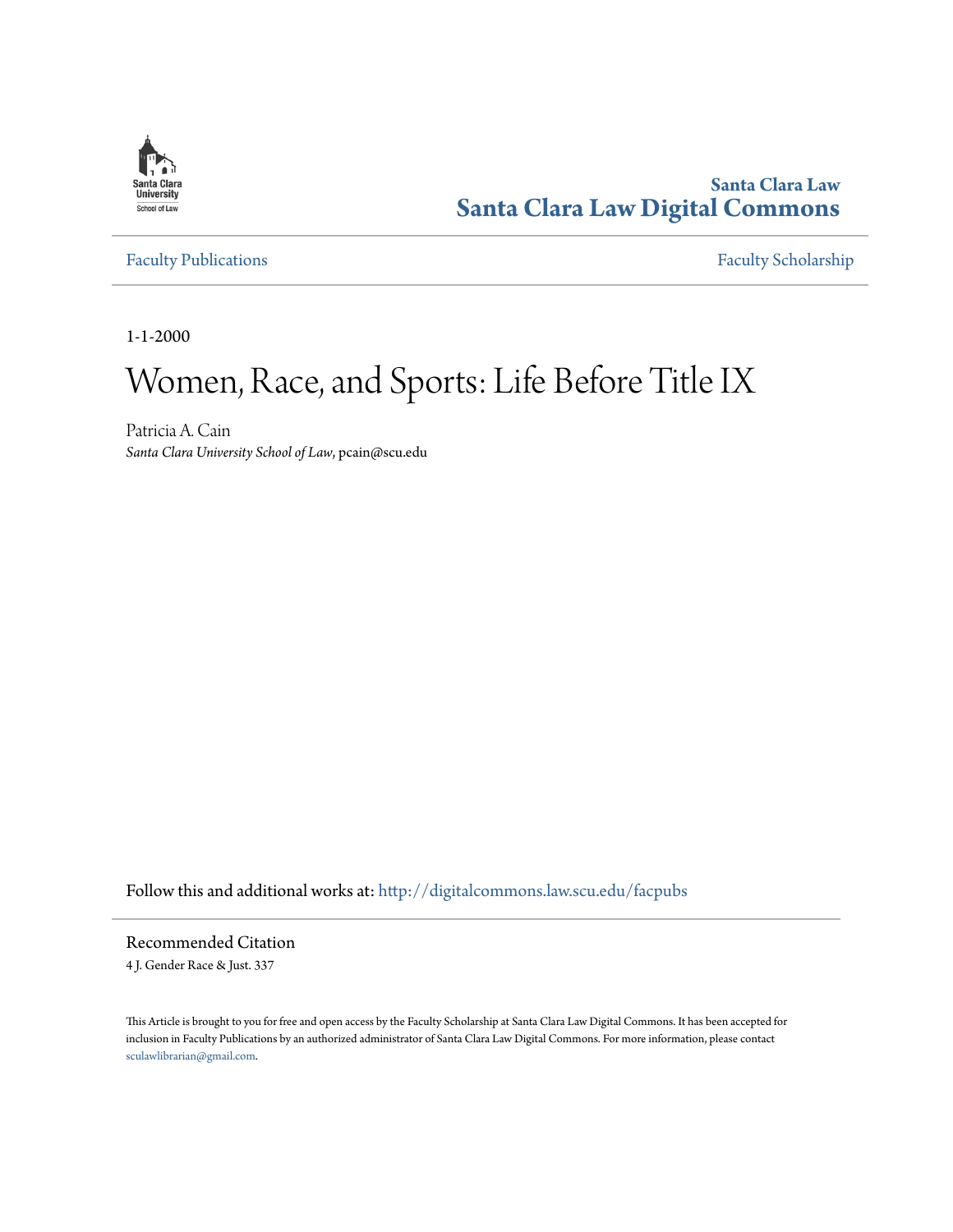# Women, Race, and Sports: Life Before Title IX

*Patricia A. Cain\**

- **I.** INTRODUCTION
- II. A HISTORY OF WOMEN'S BASKETBALL

II. THE WOMEN'S DIVISION, THE AAU AND THE RACIAL DIVIDE

- *A. Competition for Women is Bad*
- *B. Competition is Good*
- *C. The Racial Divide*

IV. CONCLUSION

POSTSCRIPT: IOWA

# I. INTRODUCTION

In 1972, Congress passed Title IX.<sup>1</sup> On its face, Title IX prohibits sex discrimination in educational institutions that receive federal funds. Shortly after its enactment, the Department of Health, Education and Welfare (HEW), the agency responsible for enforcement of Title IX, began work on regulations to implement sex equality in education and announced that its regulations would cover athletics.<sup>2</sup> The concept of sex equality in college athletics was surprising to many people in the early  $1970s^3$ . Senator John Tower of Texas quickly introduced a bill to exempt all athletics programs from Title IX, and when that failed, proposed to exempt all revenueproducing sports from Title IX's equality mandate.<sup>4</sup> The Tower proposal was defeated.<sup>5</sup> Instead Senator Javitz's compromise proposal was adopted, authorizing HEW to regulate athletics so long as the regulations included "reasonable provisions considering the nature of the particular sports."<sup>6</sup>

\* Professor of Law, University of Iowa College of Law.

1. Title IX (Prohibition of Sex Discrimination), Pub. L. No. 92-318, 86 Stat. 278 (1972) (codified at 20 U.S.C. § 1681 (1994)).

2. *See generally* Ross A. Jurewitz, 8 AM. U. J. **GENDER** SOC. POL'Y & L. 283 (2000).

*4. See* Suzanne Sangree, *Title* IX *and the Contact Sports Exemption: Gender Stereotypes in a Civil Rights Statute,* 32 CONN. L. REv. 381,414-15 (2000).

*5. Id. at* 415.

6. *See* Education Amendments of 1974, Pub. L. No. 93-380, § 884, 1974 U.S.C.C.A.N.

*<sup>3.</sup> Id.* at 292.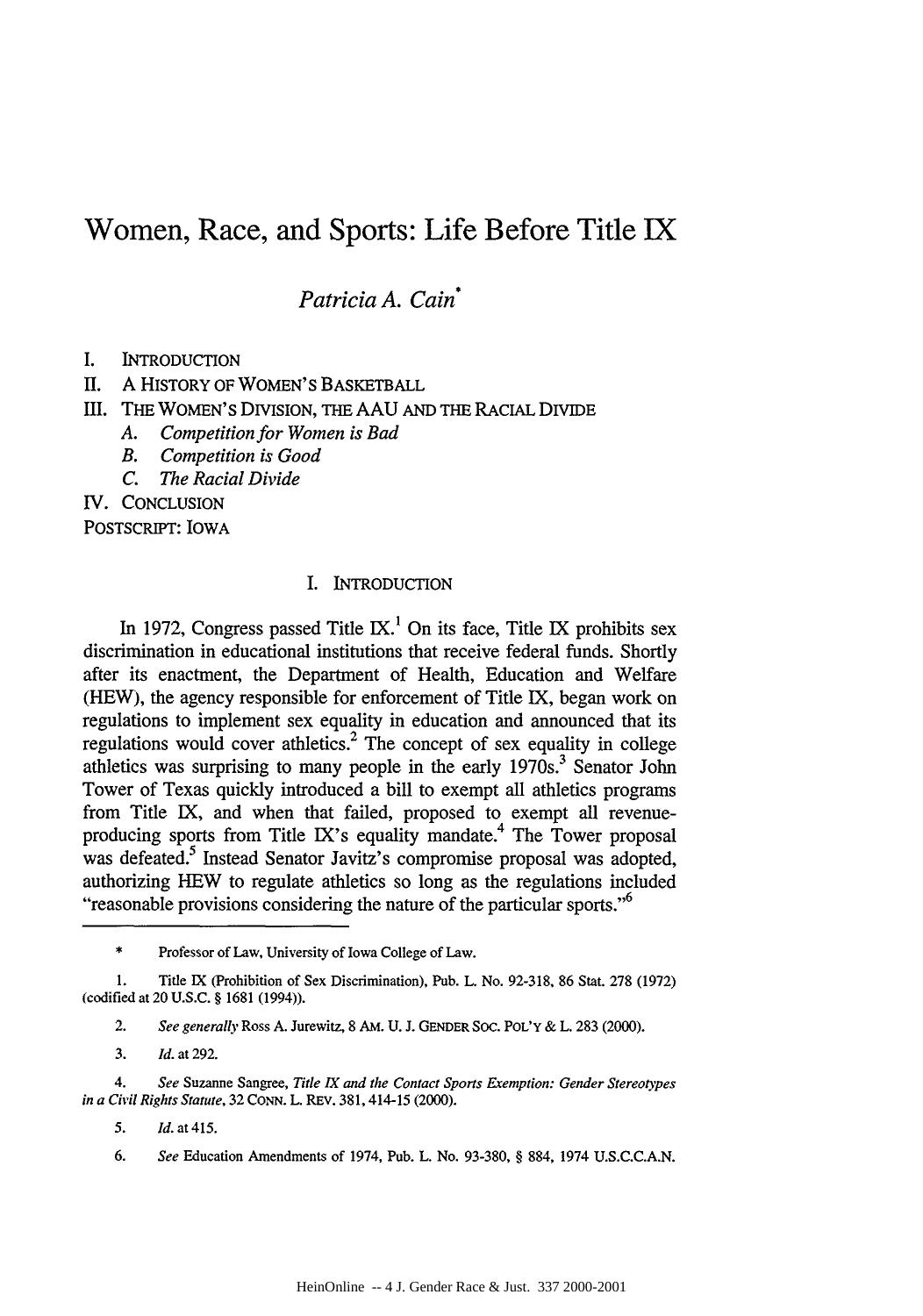The National Collegiate Athletic Association (NCAA) supported the Tower amendment and fought sex equality in college athletics from the beginning.<sup>7</sup> When HEW finally issued regulations to implement gender equity under Title IX, the NCAA filed suit challenging the regulations.<sup>8</sup> At the same time that the NCAA was challenging gender equity, it was also plotting the takeover of women's collegiate sports.9 In the 1970s, during the early days of Title IX, women's collegiate sports and the national championships were administered by a national organization formed and run by women, the Association for Intercollegiate Athletics for Women (AIAW).<sup>10</sup> As national interest in women's sports increased, the NCAA, having initially taken the position that its "'jurisdiction and authority' **...** were 'limit[ed] to male student-athletes' [and] that women were prohibited from participating in NCAA events,"<sup>11</sup> changed its stance by 1978 when it began courting women's collegiate teams to participate in NCAA-sponsored national championships.<sup>12</sup> In 1981, the AIAW filed suit against the NCAA, claiming a violation of the antitrust laws.<sup>13</sup> The AIAW lost the suit.<sup>14</sup> Women's collegiate athletics and national championships have now been under the control of the NCAA since the early  $1980s$ <sup>15</sup>. The growth of women's athletics in the 1970s also caused some changes in how colleges administer women's athletics.<sup>16</sup> For example, at most institutions, women's sports moved from a separately administered program into an "integrated, unitary administration of men's and women's athletics." "In 1972, only six per cent of the collegiate athletic programs were administered by merged departments. [By 1983], approximately  $80\%$  [were]  $\dots$ <sup>17</sup>

In 1979, in the wake of the NCAA takeover, a group of concerned

338

9. Ass'n for Intercollegiate Athletics for Women v. Nat'l Collegiate Athletic Ass'n, 558 F. Supp. 487, 492 (1983) [hereinafter AIAW].

10. *Id.* at 490.

11. *Id.*

12. *Id.* at 492 (directing the specially appointed Committee on NCAA Governance, Organization, and Services to make recommendations regarding the "accommodation" of women's interests within the NCAA).

13. *Id.* at 506-07 (holding that the AIAW offered insufficient and contradictory evidence and thus failed to prove its claim of antitrust violations against the NCAA).

14. *Id.* at 506, 507; SusAN **K. CAHN, COMING ON STRONG: GENDER AND** SEXUALITY IN TWENTIETH **CENTURY WOMEN'S** SPORT 257 (1994).

- *15. AIAW,* 558 F. Supp. at 493.
- **16.** *Id.* at 491.
- **17.** Id.

<sup>695.</sup>

<sup>7.</sup> *See* Sangree, *supra* note 4, at 413-14.

<sup>8.</sup> *See* Nat'l Collegiate Athletic Ass'n. v. Califano, 444 F. Supp. 425 (D. Kan. 1978) (holding that the NCAA lacked standing), *rev'd* on the standing issue, 622 F.2d 1382 (10th Cir. 1980).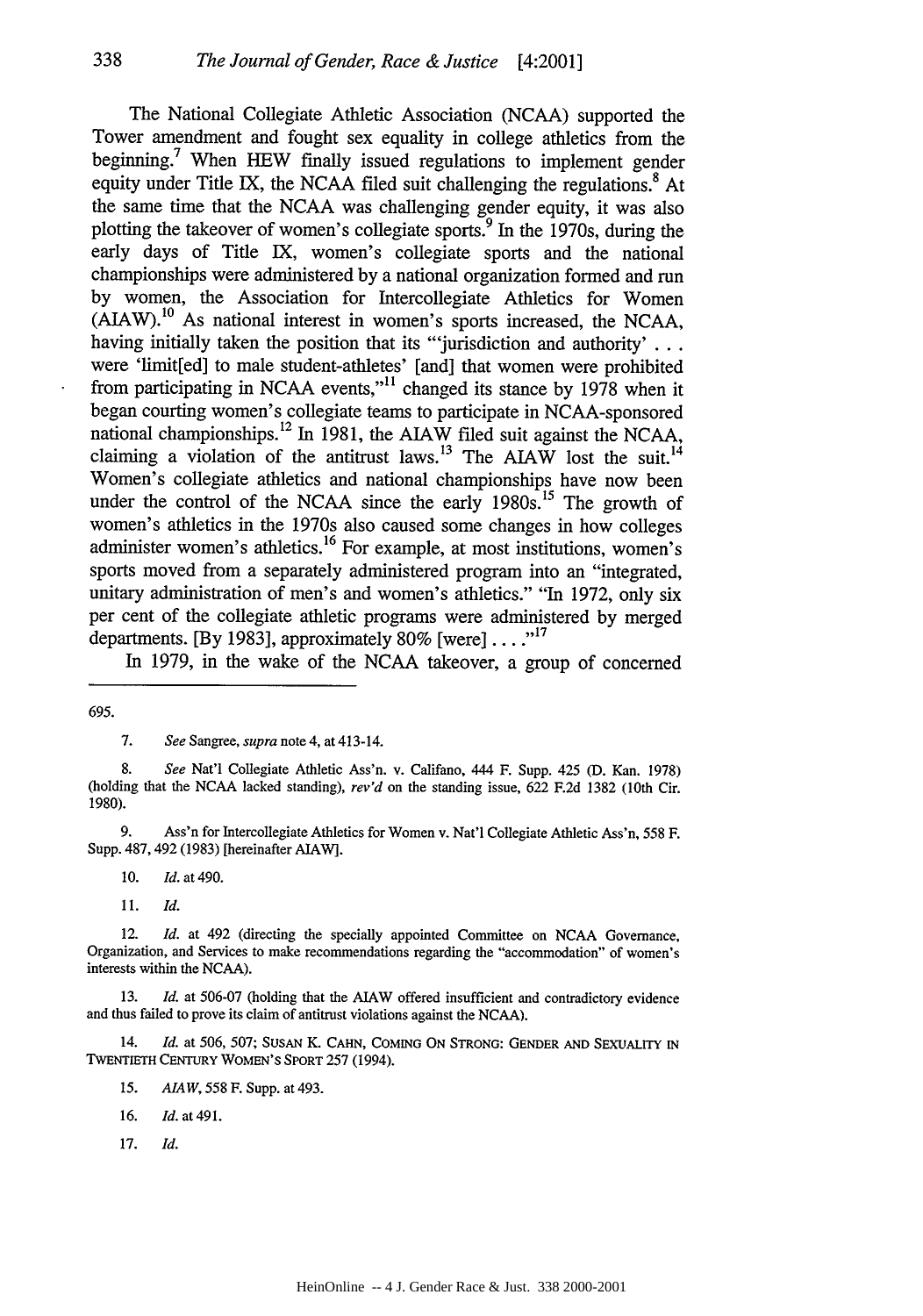women collegiate athletic administrators founded the National Association of Collegiate Women Athletic Administrators (NACWAA).<sup>18</sup> The purpose of the organization was "to preserve and enhance opportunities for leadership and career development of women athletic administrators and to strengthen collegiate athletic programs, particularly as they relate to women."<sup>19</sup> The NACWAA remains active today.

Christine Grant's presentation at the Journal symposium shows us the gains women athletes have made under Title IX and NCAA governance, as well as showing us the great distance left to travel before we attain true gender equity.<sup>20</sup> Grant's presentation of the history of Title IX and women's collegiate sports is particularly important because Grant herself lived through this history and was an active national player in the resistance of the AIAW to the NCAA takeover. Dr. Grant began serving as the director of women's athletics at the University of Iowa in 1973, and is a past president of both the AIAW and the NACWAA.

Frank Rudy Cooper tells us that his contribution to this symposium began with a Title IX question about race equality in women's sports.<sup>21</sup> He asks whether Title IX had helped or hindered the participation of women of color in sports and concludes that Title IX has provided greater benefits to white women than to women of  $\text{color}^2$ ? Cooper also makes a case for applying intersectionality theory to sex equality issues such as Title IX in order to protect the most disadvantaged women athletes.<sup>23</sup> He argues that before we adopt a remedy such as Title IX to reduce sex inequality in sports, we ought to look to the particularized situation of women, especially women of color, rather than viewing the problem from the more general perspective of women as a group. $24$ 

These presentations were very different from each other, yet they both

23. Cooper, supra note 21.

24. **Id.**

<sup>18.</sup> The original name of the organization was the Council of Collegiate Women Athletic Administrators. The name was changed in 1992. See National Association of Collegiate Women Athletic Administrators, Where Did We Come From, *at* http://www.nacwaa.org (last visited Apr. 4, *2001).*

<sup>19.</sup> **Id.**

<sup>20.</sup> Christine Grant, Title IX: the Story of a Revolution, Speech at The Journal of Gender, Race & Justice Symposium, A Critical Legal Perspective on Entertainment: Sports, Sex, and Identity (Oct. 15-16, 1999) (videotape on file with The Journal of Gender, Race & Justice).

<sup>21.</sup> Frank Rudy Cooper, "Affirmative Intersectionality" and the Future of Title IX: Moving Women's Sports from the Cultural Realm to the Political Realm, Speech at The Journal of Gender, Race & Justice Symposium, A Critical Legal Perspective on Entertainment: Sports, Sex, and Identity (Oct. 15-16, 1999) (videotape on file with The Journal of Gender, Race & Justice).

<sup>22.</sup> Id. See also Tony M. Evans, Comment, In the Title IX Race Toward Gender Equity, the Black Female Athlete is Left to Finish Last: The Lack of Access for the "Invisible Woman," 42 How. L. **J.** 105 (1998); Alfred Dennis Mathewson, Black Women, Gender Equiy and the Function at the Junction, 6 MARQ. SPORTs **L.J.** 239 (1996); Wendy Olson, Beyond Title IX. Toward An Agenda for Women and Sports in the 1990s, 3 YALE J.L. & **FEMINISM** 105 (1990).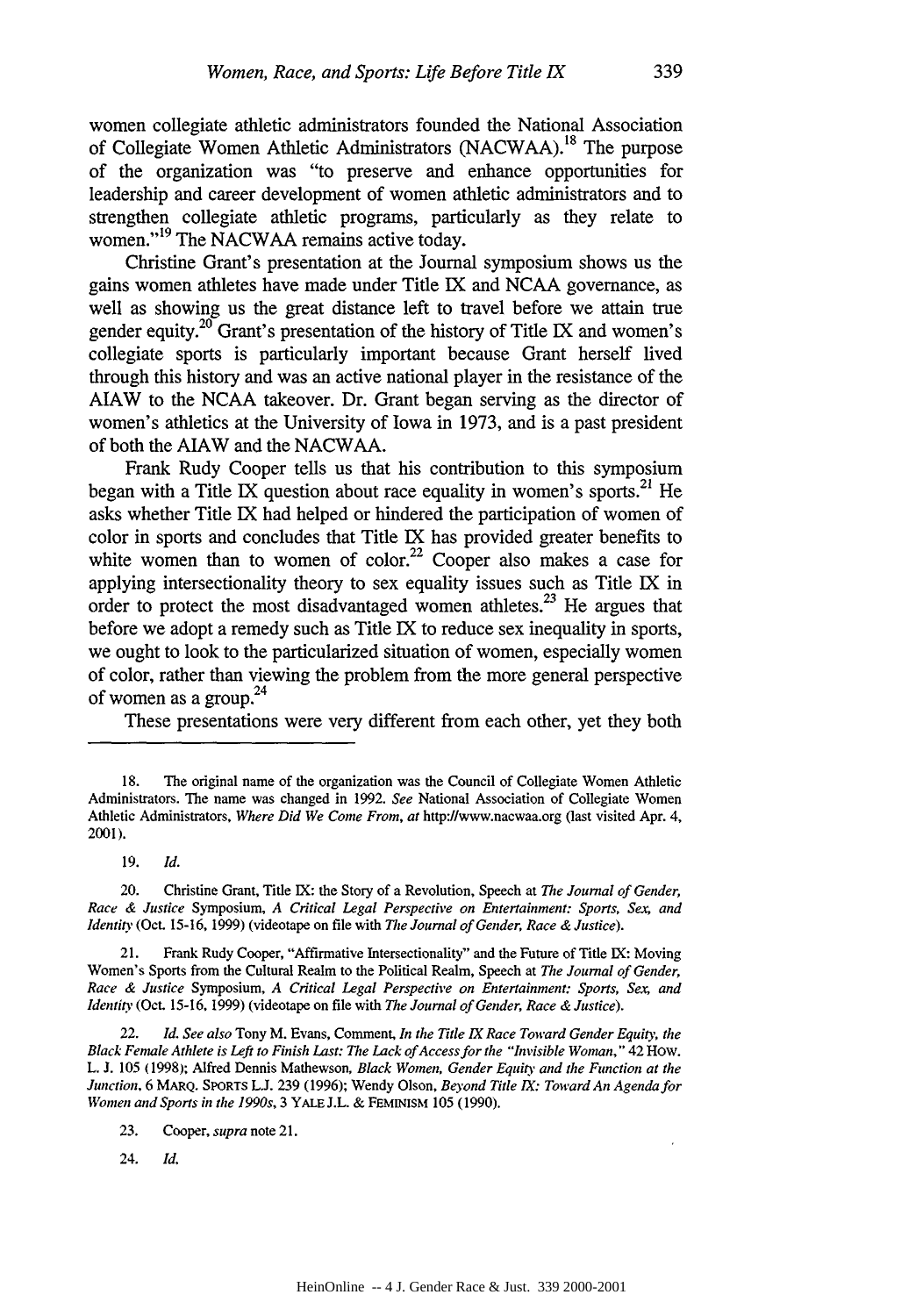challenged the progress that has been made under Title **IX.25** Instead of offering specific comments about each of these presentations, my addition to this symposium topic will be to go back in time. **My** focus is on the years before Title IX was enacted and the early years of its existence before it was fully enforceable. <sup>26</sup>**By** offering historical context to the current struggle, **I** hope to add greater understanding to why we face the current resistance to full implementation of gender equity in sports. I will also highlight some specific issues that affect women of color in this history.

Because commentators are expected to keep comments to a minimum, my focus will be limited to historical observations about two particular women's sports, basketball and track and field. These two sports happen to be the two sports that symposium presenter Christine Grant previously coached. I choose these two sports both because they are interesting and because they allow me to mention some specific Iowa contributions to this history of women in sports, pre-Title IX.

#### II. A HISTORY OF WOMEN'S BASKETBALL

Basketball was created in **1891 by** YMCA worker James Naismith, and the rules were first published in  $1892$ <sup>27</sup> It was designed as an indoor game to be played during the winter months and quickly caught on among women and girls.<sup>28</sup> Playing indoors not only shielded them from the elements, but also from public scrutiny. The game as originally created was for a fiveperson team, all of whom traveled the full length of the court, much as we are accustomed to seeing today.<sup>29</sup> Almost immediately, however, some

27. CAHN, *supra* note 14, at 85. *See also* Shelley Smith, *Not Quite the Game Intended, in* NIKE IS A GODDESS 293, 295 (Lissa Smith ed., 1998) [hereinafter NIKE].

- 28. CAHN, *supra* note 14, at *85; see also NIKE, supra* note 27, at 295.
- 29. *CAHN, supra* note 14, at 85; *see also NIKE, supra* note 27, at 295.

<sup>25.</sup> *See id.;* Grant, *supra* note 20.

<sup>26.</sup> Although enacted in 1972, the implementing regulations for Title IX were not enacted until 1975. *See* Janet Junttila Johnson, Comment, *Half-Court Girls' Basketball Rules: An Application of the Equal Protection Clause and Title IX, 65* IOwA L. REV. 766, 782 n.l **15** (1980) (discussing the controversy surrounding the enactment of these regulations). Title IX gave HEW the power to enforce gender equity **by** cutting off federal funds to an institution that was not in compliance. *Id.* at 782-784. The law did not grant a private cause of action to an aggrieved female plaintiff. Finally, in Cannon v. Univ. of Chicago, 441 U.S. 677 (1979), the U.S. Supreme Court recognized a private cause of action under Title IX. Then, in 1984, the Court announced in Grove City Coll. v. Bell, 465 U.S. *555,* 574-575 (1984), that only the program that received federal funding was subject to the gender equity rules. Thus, unless the athletic program was itself the recipient of federal funds, the program was not subject to Title IX. *Id. The Grove City* opinion virtually stripped Title IX of its force as applied to women's athletics since few programs were the direct recipients of federal funds. *See* CAHN, *supra* note 14, at 257. In 1988, *Grove City* was reversed **by** Congress. *See* Civil Rights Restoration Act, Pub. L. No. 100-259, § 6, 102 Stat. 29 (1988). Thus, full and continuous implementation of Title IX was not accomplished for women's athletics until 1988. *Id.*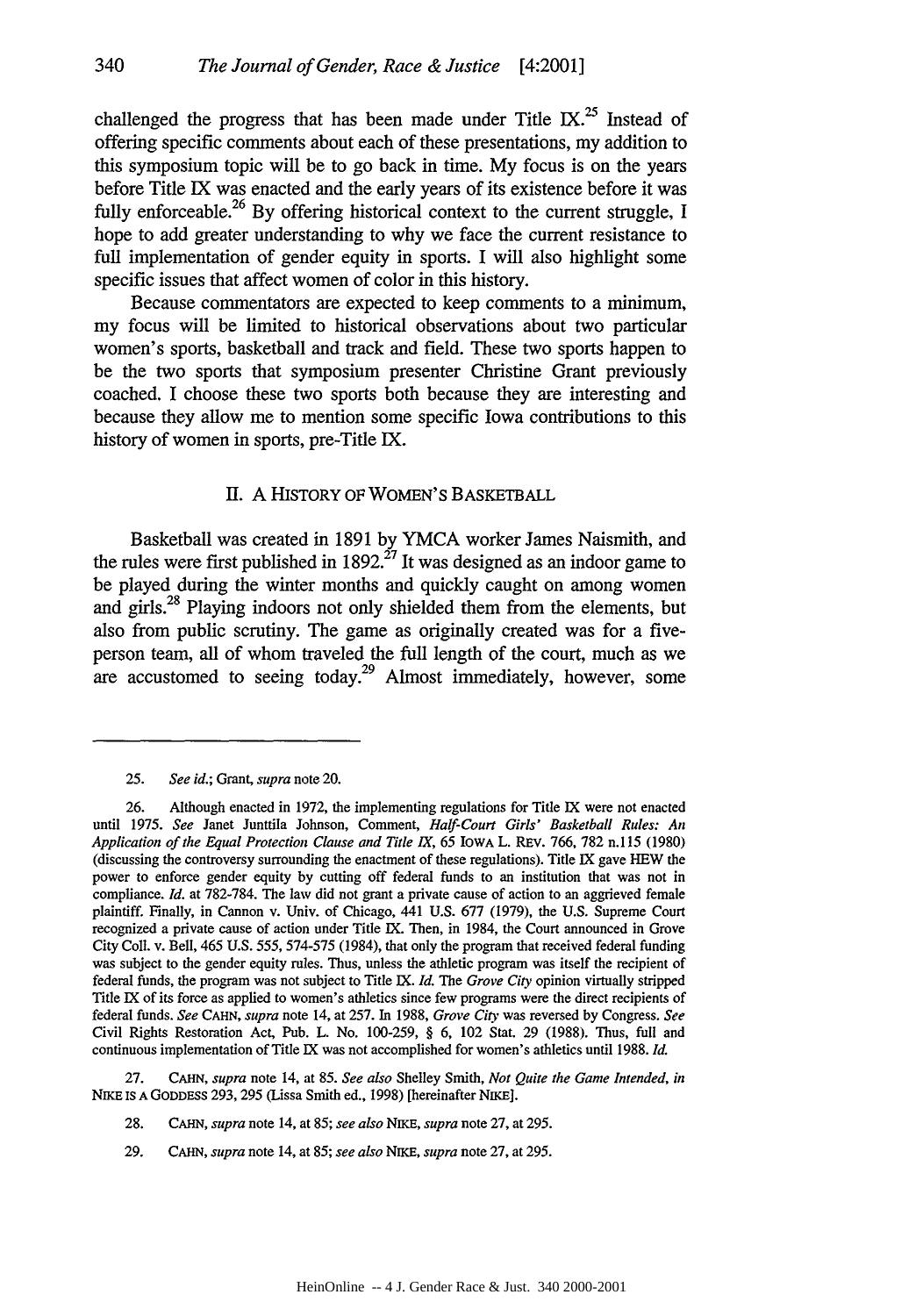educators began changing the rules of basketball for women.<sup>30</sup>

In 1899, Smith College Athletic Director Senda Berenson, who had modified the rules for her students, organized a National Women's Basketball Committee of the American Physical Education Association.<sup>31</sup> With the cooperation of the Spalding sporting goods company, the Committee promulgated the first women's rules in  $1901$ .<sup>32</sup> The women's game consisted of six players and three court divisions.<sup>33</sup> Two players were assigned to each of the three court divisions.<sup>34</sup> The players could not leave their division of the court, could dribble only once, and physical contact and guarding of shooters was prohibited.35 In **1938,** the court was changed from three to two divisions.<sup>36</sup> The six-player teams consisted of three forwards and three guards. $37$  No player could cross the center line, and only forwards could shoot the ball.<sup>38</sup> If a guard was fouled, the free throw was assigned to a forward at the other end of the court.<sup>39</sup> As a result, the forward learned to shoot and the guards learned to guard, but no player learned how to do both.<sup>40</sup>

The justifications for using special rules for girls and women who played basketball have varied over the years. In the early days, rules that imposed limited motion by confining players to less than the full court were thought necessary for females who played in attire that was not well-suited for ease of movement.<sup>41</sup> In addition, allowing six rather than five players was preferred because more girls were given the opportunity to participate in the game. $42$ 

While girls' basketball was a popular sport, very few high schools or colleges had school teams competing in interscholastic or intercollegiate

- 31. CAHN, *supra* note 14, at 85; see also *NiKE, supra* note 27, at 295.
- 32. **CAHN,** *supra* note 14, at 86.
- **33,** *Id.*
- 34. *Id.*
- *35. Id.*
- 36. *Id.* at 88.
- 37. *See id.;* Dodson v. Ark. Activities Ass'n., 468 F. Supp. 394, 396 (1979).
- 38. *Dodson,* 468 F. Supp. at 396.
- 39. *Id.*

40. Under the rules, a forward could be taken out at forward and substituted in as a guard. Thus, it was possible for a single player to play both offense and defense. However, such substitutions were rare. *Id.* at 398.

41. *Id.*

42. *Id.* at 397.

<sup>30.</sup> **CAHN,** *supra* note 14, at 85; *see also NiKE, supra* note 27, at 295.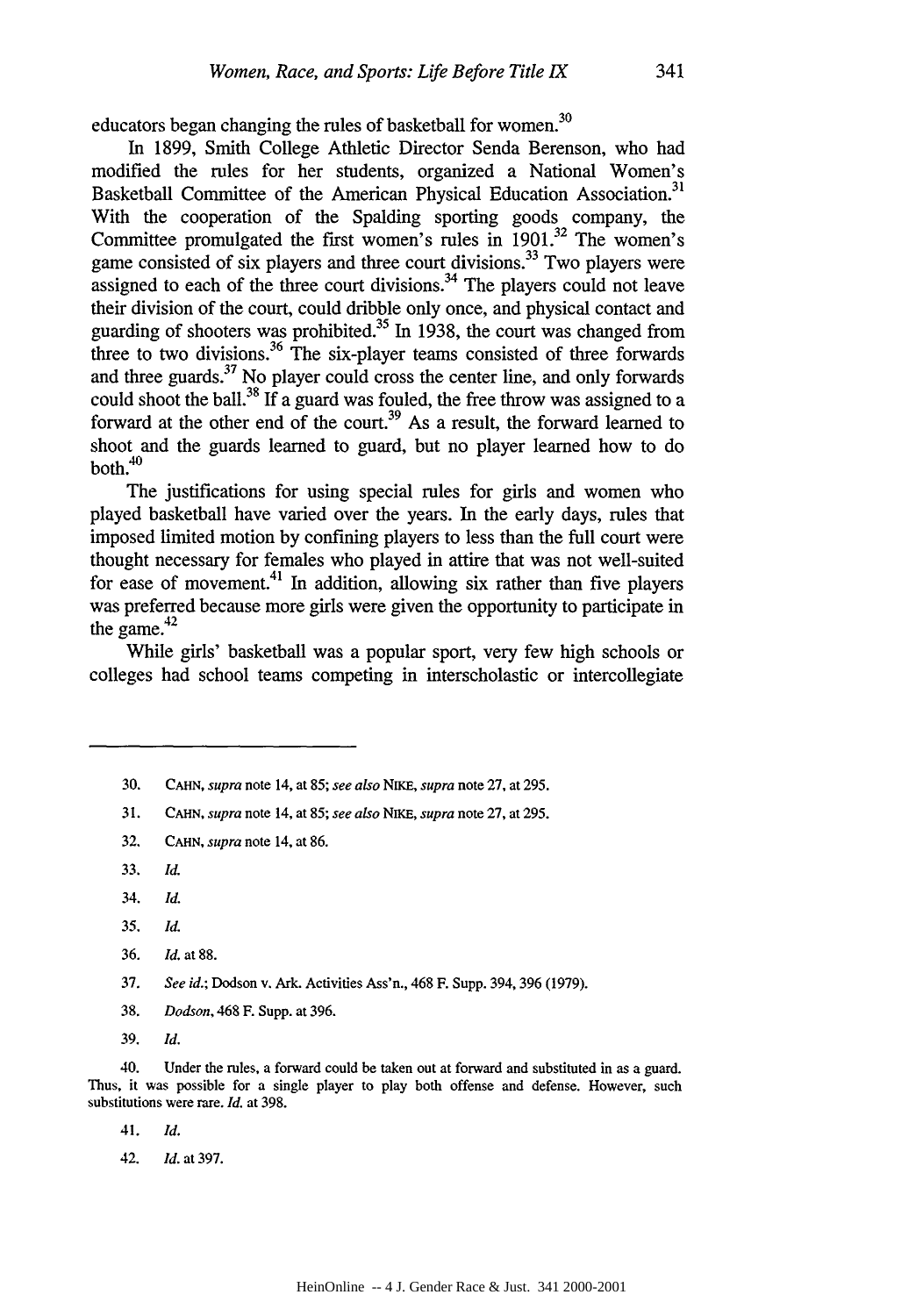competitions.43 Female Physical Education (PE) teachers at the high school level were opposed to such competitions because they believed the competitions created too much stress and strain for female athletes and risked creating a spectacle of women vying in public.<sup>44</sup> By 1920, most schools had adopted the non-competition philosophy set forth by the PE teachers and restricted girls' basketball play to intramural competitions, which they considered less stressful and less public.<sup>45</sup>

The state of Iowa apparently rejected the non-competition philosophy.<sup>46</sup> Beginning in 1920, a statewide tournament of girls' high school basketball teams was held in Des Moines each year.47 In the early days, the tournament included 250 teams.<sup>48</sup> By the 1950s, the tournament had gained such popularity that it attracted over  $87,000$  spectators.<sup>49</sup> The tournament was big business and the revenues supported a broad range of girls' interscholastic sports activities.<sup>50</sup> All teams played under the girls<sup>'</sup> half-court rules.<sup>51</sup>

By the 1970s, college women's basketball, no doubt with the help of Title IX, was on the rise. College teams played under the five-on-five full court rules, but a number of states nonetheless maintained half-court rules for high school girls teams.<sup>52</sup> By 1976, however, only six states, including Iowa, continued to support half-court basketball for girls.<sup>53</sup>

In 1976, Victoria Cape, then a high school junior, challenged the use of half-court rules by the Tennessee Secondary School Athletic Association in federal court.<sup>54</sup> The district court dismissed her Title IX cause of action,<sup>55</sup> citing a recent Seventh Circuit opinion that had held no private cause of

- 46. CAHN, *supra* note 14, at 83.
- 47. *Id.*
- 48. *Id.*
- 49. *Id.*
- *50. Id.*

*51.* Cape v. Tenn. Secondary School Athletic Ass'n., 424 F. Supp. 732, 735 n.1 (E.D. Tenn.

1976).

52. *Id.*

53. These states were Texas, Oklahoma, Arkansas, Tennessee, and New York. *See id.* at 735.

54. *Id.*

55. *Id.* (The court also declined to recognize the plaintiff's Title IX claim because she had failed to exhaust administrative remedies.).

<sup>43.</sup> *CAHN, supra* note 14, at 89-90.

<sup>44.</sup> CAHN, *supra* note 14, at 26.

*<sup>45.</sup> Id.* But note that competition between colleges did occur in the early days of women's basketball. Stanford defeated U.C. Berkeley in the first official intercollegiate game between women's teams. NIKE, *supra* note 27, at **295.**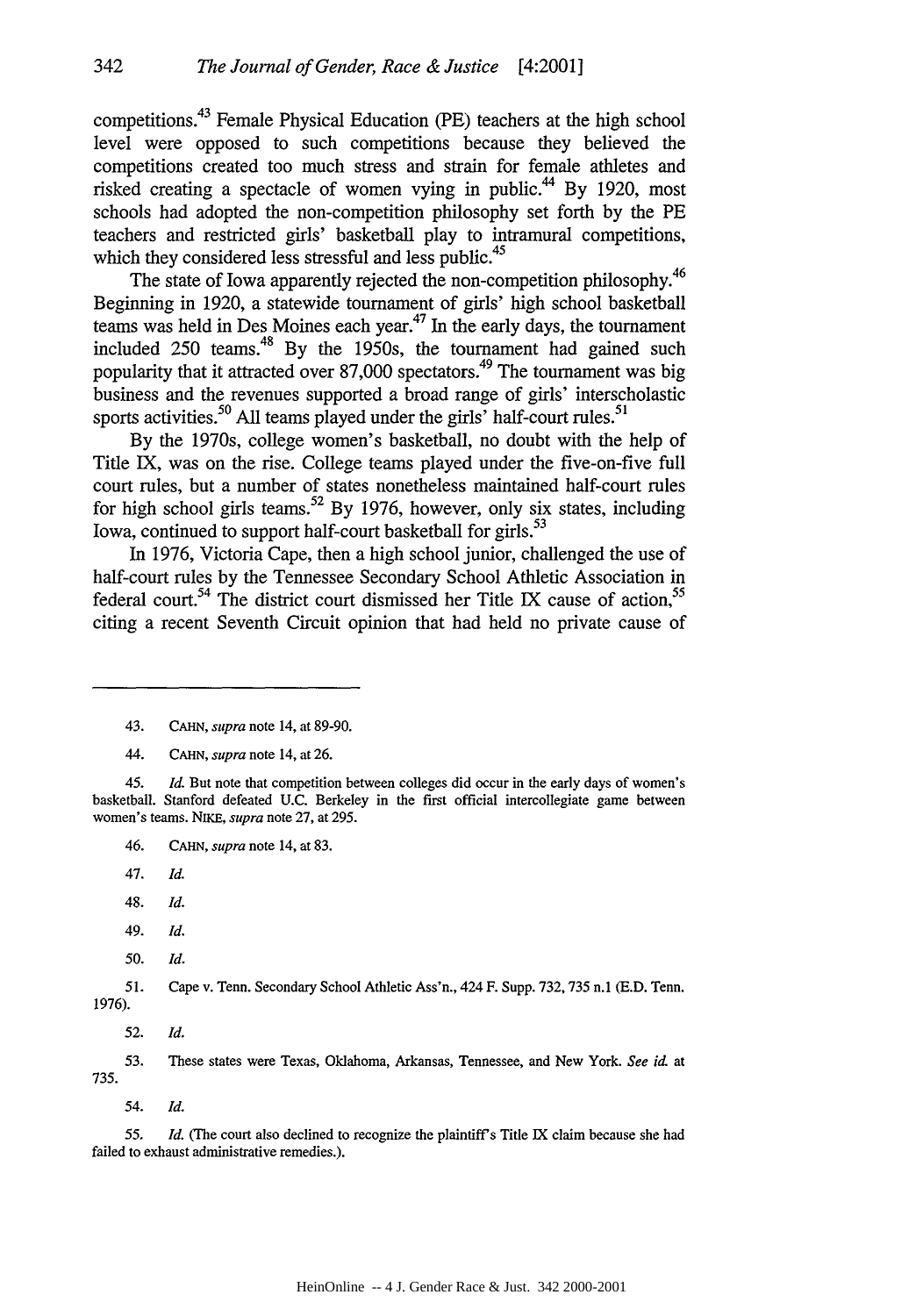action existed to enforce Title **IX.56** The court, however, ruled in her favor on her constitutional claim, finding that the half-court rules, applied only to females, violated the Equal Protection Clause of the Fourteenth Amendment.<sup>57</sup>

In a *per curiam* opinion, the Court of Appeals for the Sixth Circuit reversed, finding that since high schools could segregate teams by sex, they also had the right to apply different rules to girls' teams than they applied to boys' teams.<sup>58</sup> Victoria Cape's claim was more than a claim to play according to the boys' rules; her core claim was that all colleges and the U.S. Olympic team played the five-on-five full court game.<sup>59</sup> The state of Tennessee's insistence on using half-court rules for girls in high school deprived girls of the opportunity to compete for slots on college or Olympic teams.<sup>60</sup> With the increased availability of college athletic scholarships for women, undoubtedly prompted in part by the gender equity rules of Title IX, female high school athletes had begun playing sports for purposes beyond the immediate fun of the game.<sup>61</sup> Male high school athletes in Tennessee got a more valuable training experience than their female counterparts because they played the same basketball game in high school that was played in college. $62$  The Sixth Circuit ignored this very powerful equal protection argument on behalf of female basketball players in Tennessee high schools and instead characterized the plaintiff's claim as a peculiarly unique view of how girls' basketball should be played:

Plaintiff did not sue as representative of a class and there is no indication that the other members of her sex who play girls' basketball under present rules share in any way plaintiff's views. Nevertheless, she has succeeded in procuring the order of a federal court which imposes her own personal notions as to how the game of basketball should be played upon not only the high school which plaintiff attends, but upon the approximately 526 junior and senior high schools, both public and private, in the State of Tennessee which are members of the Tennessee Secondary School Athletic Association.<sup>63</sup>

- **60.** *Id.*
- 61. *See id.*
- **62.** *See id.* at 737.
- **63.** *Cape,* **563 F.2d** at **795.**

**<sup>56.</sup>** Cannon v. Univ. of Chicago, **559 F.2d 1063** (7th Cir. 1976), *rev'd,* 441 U.S. 677 (1979) (recognizing a private cause of action for violation of Title **IX).**

**<sup>57.</sup>** *Cape,* 424 **F.** Supp at **739.**

**<sup>58.</sup>** Cape v. Tenn. Secondary School Athletic Ass'n., **563 F.2d 793** (6th Cir. **1997).**

**<sup>59.</sup>** *Cape,* 424 **F.** Supp at **737.**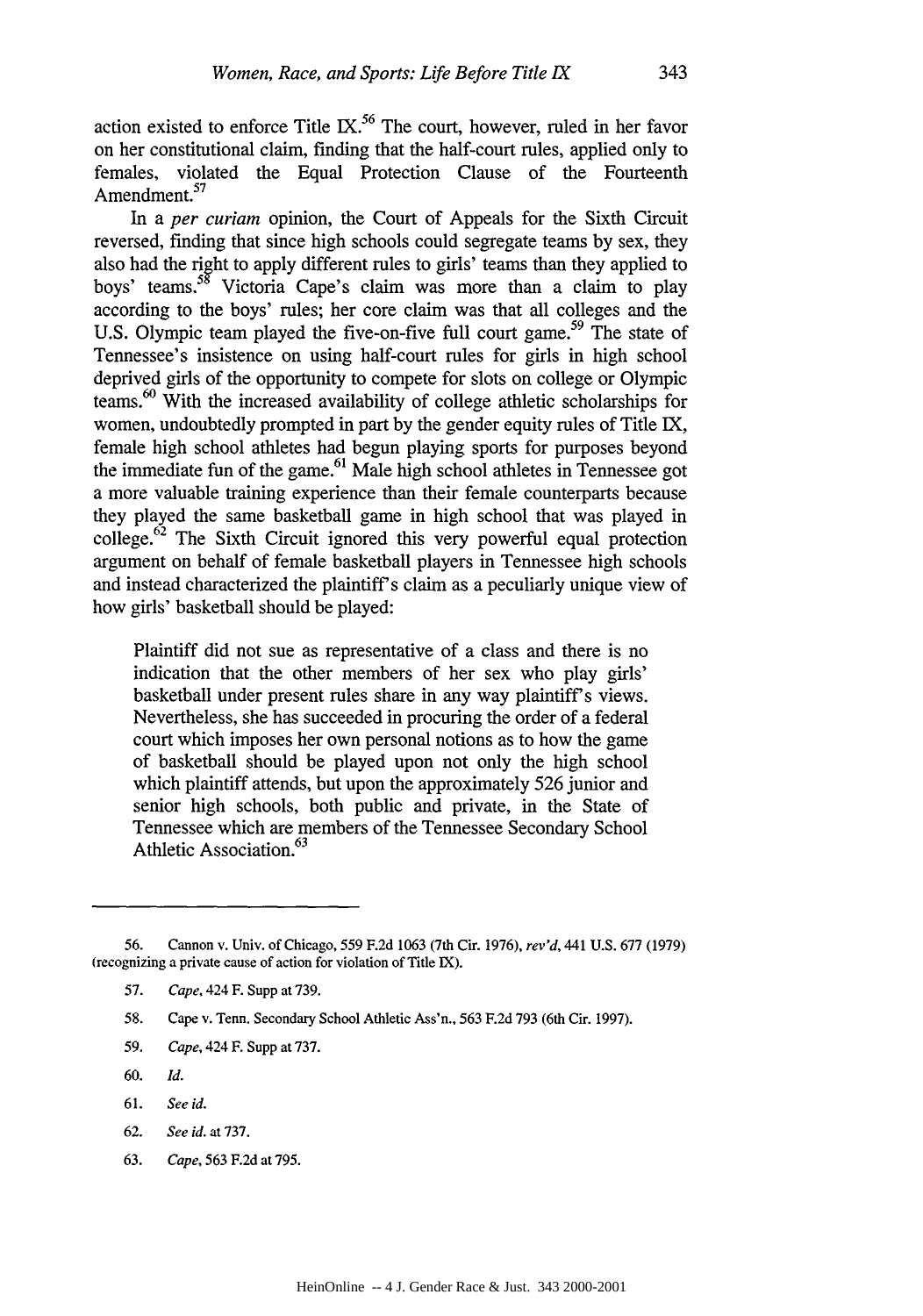One year after Cape filed suit in Tennessee, Cheryl Lynn Jones filed a similar challenge to the Oklahoma half-court rules for female high school basketball teams. 64 The district court dismissed her Title IX claim relying on the same grounds as the *Cape* court.<sup>65</sup> The Oklahoma court also refused to find a violation of equal protection.<sup>66</sup> The court likely considered Ms. Jones's claim similarly unique, since 1209 female high school basketball players from the state of Oklahoma intervened in her case arguing in favor of half-court rules.<sup>67</sup>

A third challenge to the half-court rules, this time in the state of Arkansas, was successful. In *Dodson v. Arkansas Activities Association,68* the district court held that half-court rules restricted a girl's ability to obtain a college athletic scholarship, thereby denying her equal protection.<sup>69</sup>

By 1980, only Iowa and Oklahoma used half-court rules for high school girls.<sup>70</sup> Denise Long, the first woman ever drafted by the National Basketball Association during an attempt to create professional women's basketball in the early 1970s, is one of the best Iowa high school half-court players of all time.<sup>71</sup> During her four-year career at Union-Whitten High School, she scored a total of 6,250 points, and in 1982, the Des Moines Register included Long in its Iowa Sports Hall of Fame.72 She was the 100th Iowan chosen for this honor, the fifth female, and the first female basketball player.73 In 1982, Iowa high school girls were still playing half-court basketball.74 Denise Long commented in favor of retaining half-court rules, saying:

The five-on-five game is OK, but it's not as interesting as the

- *65. See id.*
- 66. *Id.* at 154-55.
- 67. *Id.* at 153.
- 68. Dodson v. Ark. Activities Ass'n, 468 F. Supp. 394 (E.D. Ark. 1979).
- 69. *Id.* at 396-97.
- 70. Johnson, *supra* note 26.

71. See Chuck Burdick, *Denise Long, Girls' Basketball Legend, Named 100th Member in Hall of Fame,* Des MoiNEs REG., Apr. 18, 1982, http://www.desmoinesregister.com/sportslextras/ hall/long.html.

72. *Id.* Long's record stood for almost twenty years until 1987 when Lynne Lorenzen of Ventura, Iowa, set a new record of 6266 points. *See Ventura's Lynne Lorenzen Sets U.S. Prep Girls Scoring Record,* OMAHA WORLD-HERALD, Feb. 17, 1987, 1987 WL 4513670 [hereinafter *Lorenzen].* Lorenzen ended her high school career with 6,736 points. *Stribe's Scoring Mark Falls to Kennedy Star,* OMAHA WORLD-HERALD, Jan. 23, 2000,2000 WL 4351588.

73. Burdick, *supra* note 71.

74. See John Naughton, *Girls Game Survives Downsizing*, DES MOINES REG., Mar. 8, 1994, at **IA** (explaining that in 1993 the Iowa Girls' High School Athletic Union decided that all the state's teams would play five-on-five basketball).

<sup>64.</sup> Jones v. Okla. Secondary Sch. Activities Ass'n, 435 F. Supp. 150 **(W.D.** Okla. 1977).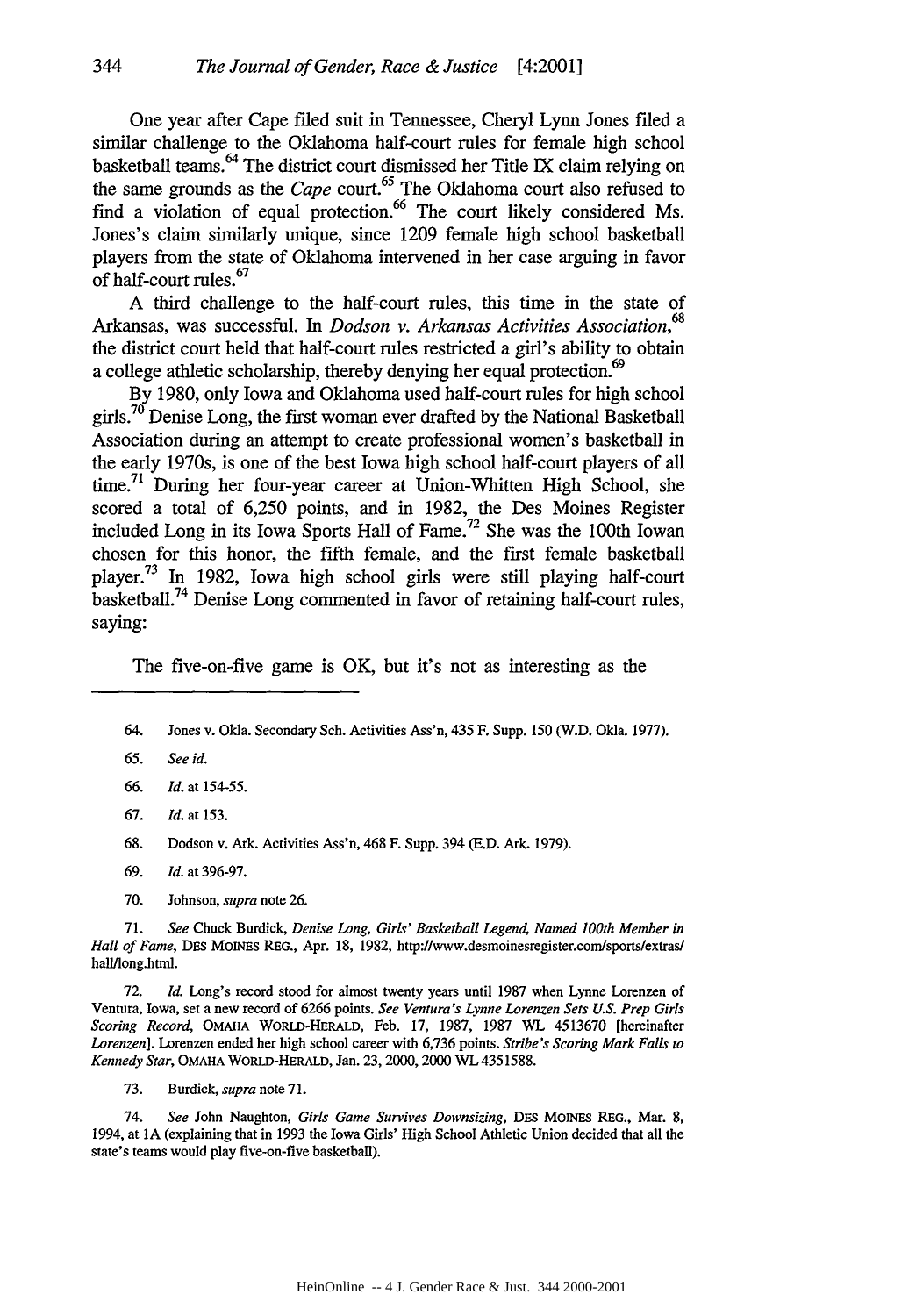Iowa game. I'm afraid if they ever switch to five-on-five, people would start comparing it to the men and there's no way that a woman could compete against a man. They jump better, they're quicker, etc.<sup>75</sup>

Why the different rules for girls? The justifications pressed successfully by the defendant in the Tennessee challenge were:

- 1. To protect those student athletes who are weaker and incapable of playing the full-court game from harming themselves.
- 2. To provide the opportunity for more student athletes to play in basketball games.
- 3. To provide the opportunity for awkward and clumsy student athletes to play defense only.
- 4. To provide a "more interesting" and "faster" game for the fans.
- 5. To ensure continued crowd support and attendance (game receipts) because these fans are accustomed to a split-court game.<sup>76</sup>

In Iowa, there was broad support for retaining half-court rules for girls.<sup>77</sup> Sometimes fans echoed the sentiment of Denise Long that the game was more interesting because it was a higher scoring game and "showcase[ed] individual talent."78 Finally, in 1984, a group of Iowa female high school basketball players filed suit contesting the half-court rules, claiming that the half-court game discriminated against Iowa girls because it did not prepare them for the five-on-five competition played in college.<sup>79</sup>

The suit was dismissed in 1984 when the rules were changed to allow five-on-five full court basketball in Iowa high schools.<sup>80</sup> Yet complete elimination of half-court play did not occur. Schools were given the option of playing either form of game and the annual tournaments featured both versions of girls' basketball throughout the mid-1980s.<sup>81</sup>

78. Connie Yori, *Once More: Don't Mess with 6-Girl Basketball,* OMAHA WORLD-HERALD, June 13, 1985, WL 3807444.

79. 5-on-5 Lawsuit Is Dismissed, **OMAHA** WoRLD-HERALD, Oct. 24, 1984, 1984 WL 2541194.

**80.** *Id.*

**81.** *See Lorenzen, supra* note **72** (Lynne Lorenzen broke Denise Long's record in **1987** playing half-court throughout her four years in high school.).

**<sup>75.</sup>** *See* Burdick, *supra* note 71.

**<sup>76.</sup>** *Cape,* 424 F. Supp. at 740.

<sup>77.</sup> Interview with Ann Rhodes, then Vice President of University Relations and Symposium Commentator. University of Iowa (Oct. 15, 1999).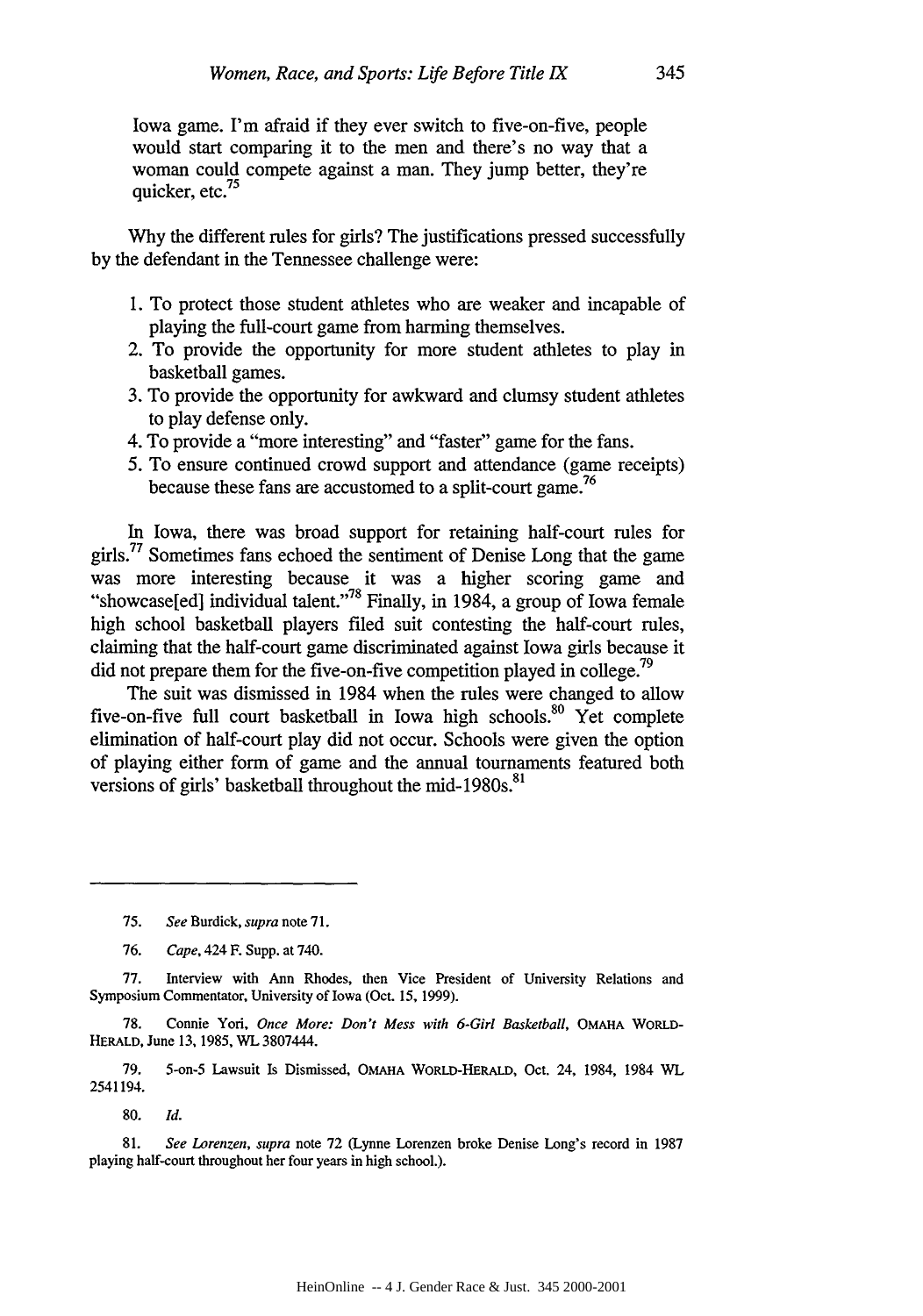#### HI. THE WOMEN'S DIVISIoN, THE AAU AND THE RACIAL DIVIDE

#### *A. Competition for Women is Bad*

At the same time that basketball, in its more feminine form, was becoming popular with girls and young women, there was a national movement afoot to prevent girls from playing competitive sports.<sup>82</sup> A primary actor in this movement was the National Section on Women's Athletics, which was officially organized at the 1927 annual meeting of the American Physical Education Association.<sup>83</sup> The National Section on Women's Athletics and the National Women's Basketball Committee were committed to protecting female athletes from overly strenuous competition, especially in the "wrong" kind of interscholastic competitions and protecting women's sports from commercialization, an evil that had infected male sports.<sup>84</sup> In the recorded history of the Section on Women's Athletics, published in 1941, the Section boasts that it continued to uphold the same principles, which it viewed as valid in 1941 as they were when it was founded.<sup>85</sup>

In 1923, the Women's Division of the National Amateur Athletic Federation was formed.<sup>86</sup> The Women's Division was committed to supporting physical exercise for girls and women, but it did not support competitive sports for girls.<sup>87</sup> The organization pushed for an activity known as "Play Days" for girls at school.<sup>88</sup> Its motto was "A sport for every girl and every girl in a sport."<sup>89</sup> The concept was to bring girls from several schools together and then assign every girl randomly to a team.<sup>90</sup> There was to be no

- 84. CAHN, *supra* note 14, at 63.
- 85. *See* HISTORY **AND** FUNCTIONS, *supra* note 83, at 8.

- 87. CAHN, *supra* note 14, at 61.
- 88. *Id.* at 66. *See also NIKE. supra* note 27, at 5.
- 89. CAHN, *supra* note 14, at 65.
- 90. *Id.* at 66.

<sup>82.</sup> *See* CAHN, *supra* note 14, at 16.

<sup>83.</sup> *See* **CAHN,** *supra* note 14, at 61, 86-87. *See* NATIONAL SECTION **ON** WOMEN'S ATHLETICS, HISTORY AND FUNCTIONS OF THE NATIONAL SECTION ON WOMEN'S ATHLETICS 9-10 (1941) [hereinafter HISTORY AND FUNCTIONS] (describing the history of the National Section on Women's Athletics).

<sup>86.</sup> *See generally* HERBERT HOOVER PRESIDENTIAL LIBRARY **AND MUSEUM,** LOU HENRY HOOVER: A BIOGRAPHICAL SKETCH, at http://www.hoover.nara.gov/education/louhenrybio.html (last visited Apr. 2, 2001). And here is another Iowa connection: The first head of the Women's Division was Lou Henry Hoover, born in Waterloo, Iowa, married to Herbert Hoover, also from Iowa, who would several years later be elected president of the United States. At the time, Mrs. Hoover, was president of the Girl Scouts of America. Her love of the outdoors led her to become one of the first female geology majors at Stanford University. *Id.*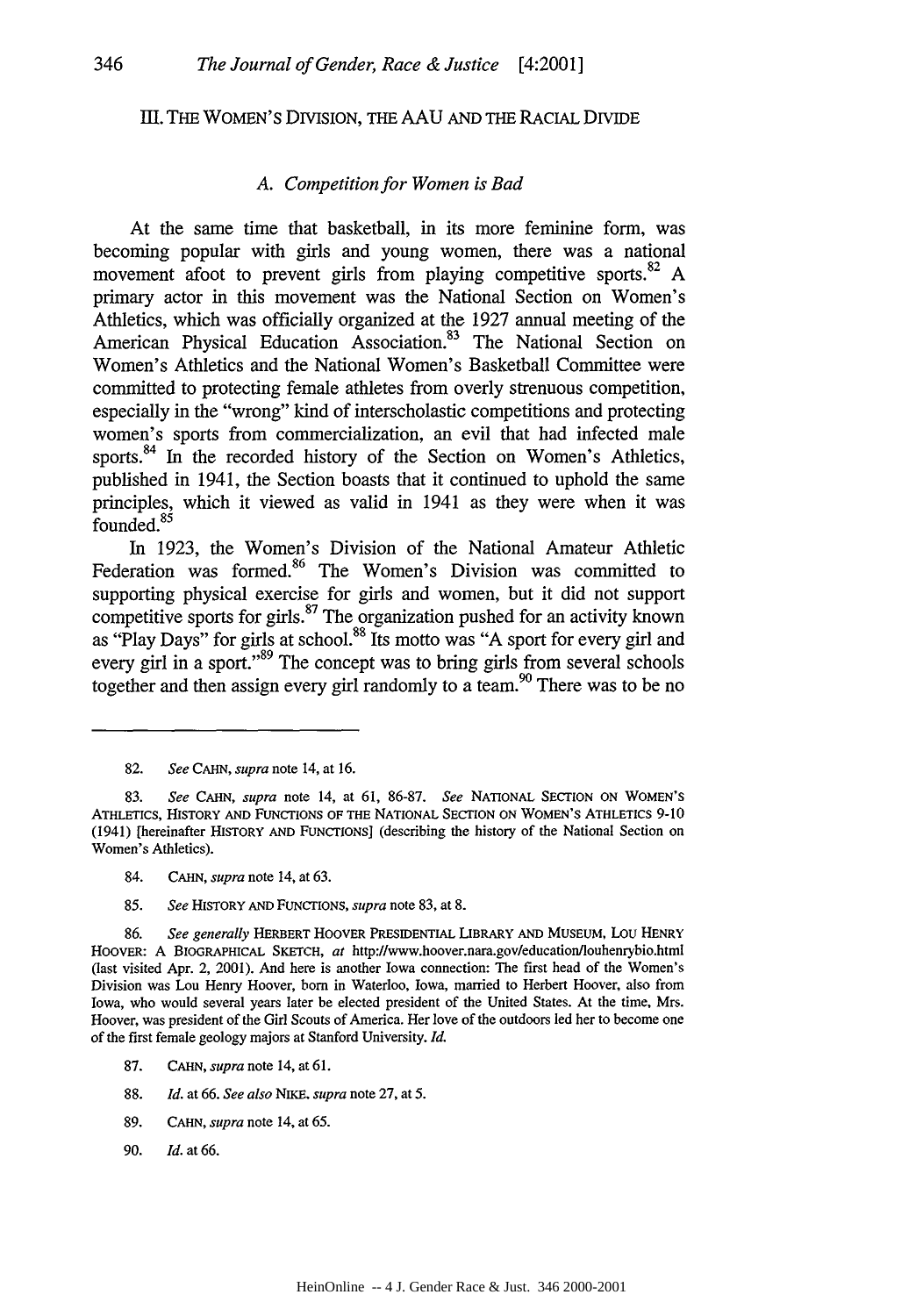practice in advance.<sup>91</sup> Instead, the girls were to play solely for the sake of play. Winning was not important because competition between schools was bad. There were to be no star athletes. "The purpose... [was to] play[] with rather than against each other."<sup>92</sup> The Women's Division included physical education teachers and persons representing such organizations as the YWCA, Girl Scouts, and Camp Fire Girls.<sup>93</sup> Their official platform stated that interinstitutional athletics was a bad idea, but might be permitted if:

-The school or institution has provided opportunity for every girl to have a full season's program of all-around athletic activities.

Every girl in the school or institution... actively... takes part in a series of games....

-The activities are conducted under the immediate leadership of properly trained women instructors who **...** [care more about] the educational value of the game... than winning.  $94$ 

And, if these conditions are met and an interinstitutional competition is held, then:

.No gate money [can be collected].

-Medical exam[s are required] for all participants.

-Admission [to the event should ]only [be] by invitation [(to avoid "exploitation" by outsiders)].

-[There should be n]o publicity [about the individuals of the teams, only that] which stresses  $\dots$  the sport  $\dots$ <sup>95</sup>

Thus, on one side, looking out for the best interests of female athletes were groups, controlled by women, mostly educators, who believed that girls could not play the same as boys, should not be exploited or commercialized in their athletic success, and should play for the sake of play rather than competition.

**95.** *Id.* at **16** (bullets added).

**<sup>91.</sup>** *Id.*

**<sup>92.</sup> ETHEL** PERRIN **&** GRAcE TURNER, WOMEN'S **DIVISION, NATIONAL** AMATEUR ATHLETIc ASSOCIATION, PLAY **DAY:** THE **SPIRIT** OF SPORT **17 (1929).**

**<sup>93.</sup>** *Id.* at *15; see also* **CAHN,** *supra* note 14, at **61** (noting the membership included PE teachers and recreational groups).

<sup>94.</sup> PERRIN *&* TURNER, *supra* note 92, at **15** (bullets added).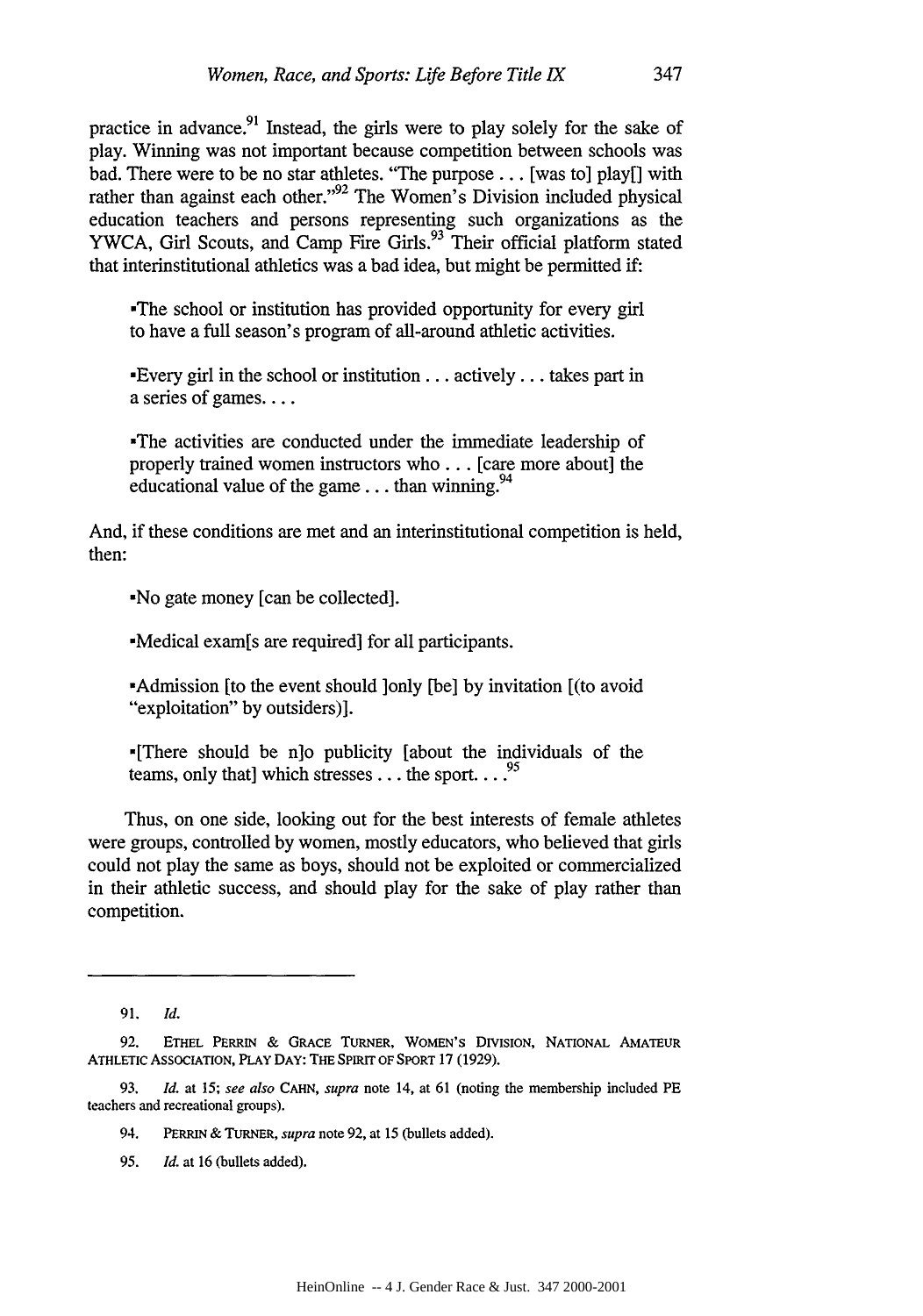#### *B. Competition is Good*

On the other side was a group controlled by men, the Amateur Athletic Union (AAU), formed in the early 1900s to foster athletic competitions for men in neighborhood associations, working class organizations, and industrial teams.<sup>96</sup> This group resisted early pressure to include public competitions for women.<sup>97</sup> It changed its opinion in the 1920s, as support for including women's track and field events at the Olympics increased.

In 1920, the International Olympic Committee turned down a request to include women's track and field events.<sup>99</sup> In 1922, a French women's sports group held its own Women's Olympics in Paris.  $^{100}$  A women's team from the United States attended the event.<sup>101</sup> Although the AAU did not offer direct financial support, it did help organize the team, relying on women who participated in working class associations and industrial teams.  $^{102}$ Finally, in 1928, women's track and field was included as an event at the Amsterdam Olympic Games.<sup>103</sup>

#### *C. The Racial Divide*

Unlike the feminized basketball game for girls, track and field was viewed as decidedly non-feminine.<sup>104</sup> Although Vassar College hosted an all-female track meet in 1895, from which men were excluded, opposition to women's participation in such events increased over the next three decades.105 Track and field events were viewed as particularly brutish and thus likely to be more harmful to women than other sports.<sup>106</sup> At the 1928 Olympics, controversy arose when spectators reported that women who participated in the 800 meter run collapsed at the end of the race.<sup>107</sup> The

*Id.*

- 99. NIKE, *supra* note 27, at 6.
- 100. *CAHN, supra* note 14, at 57.
- 101. *Id.* at **58.**
- 102. NIKE, *supra* note 27, at 6-7.
- **103.** *Id.* at 7; CAHN, *supra* note 14, at **113.**
- 104. *CAHN, supra* note 14, at **111.**
- *105. NiKE, supra* note 27, at *4-5.*
- **106.** *Id.* at **5.**
- 107. *Id.* at 8.

<sup>96.</sup> **CAHN,** *supra* note 14, at 11.

<sup>97.</sup> *Id.* at 60. Their image of the public woman was a negative one, linked to prostitution.

<sup>98.</sup> *Id.* (deciding in late 1923 to offer a women's national track and field championship).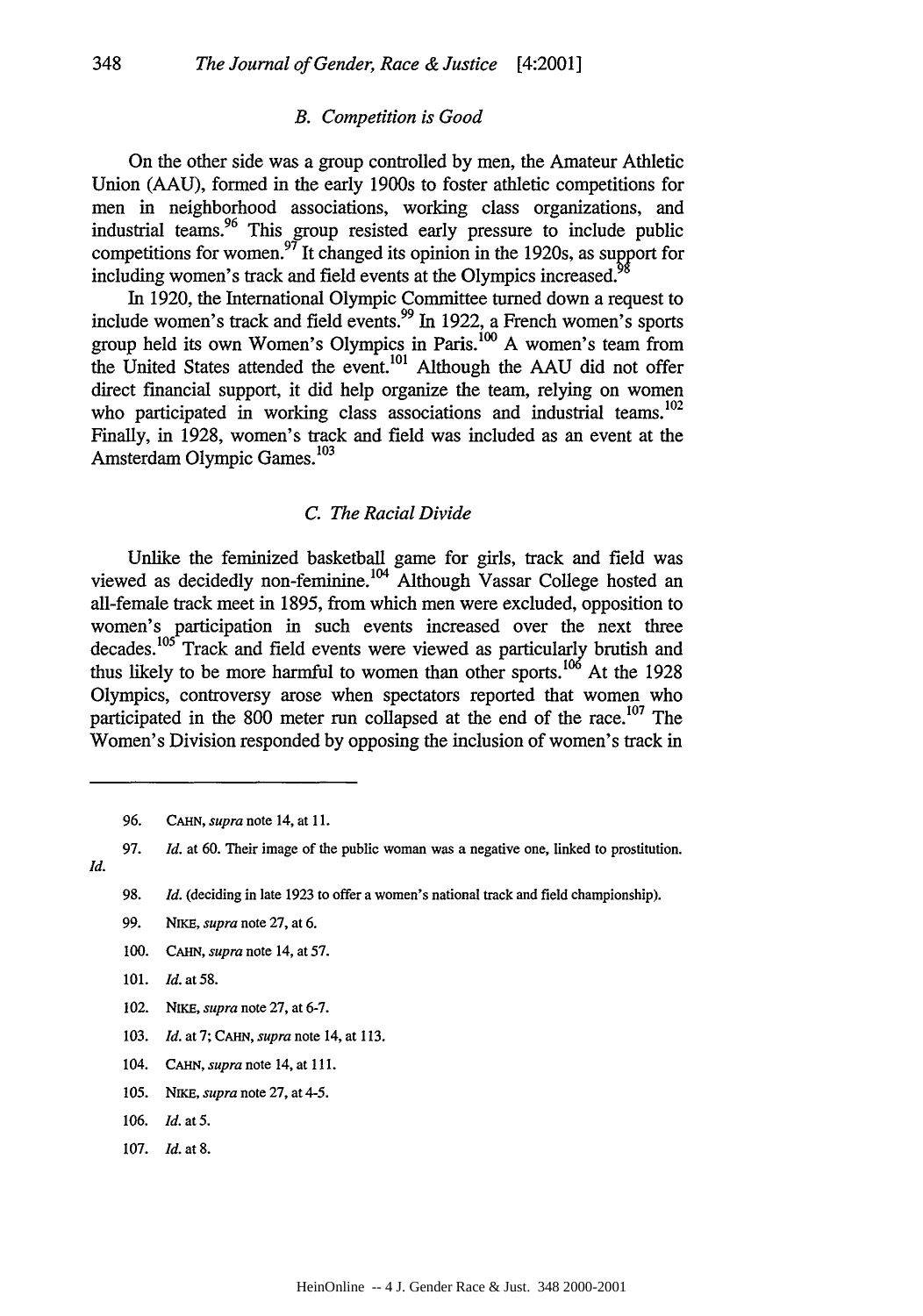the 1932 Olympics. $108$ 

The Women's Division was dominated by female PE instructors,<sup>109</sup> who in the 1920s and 1930s were primarily white.<sup>110</sup> Few African American colleges in the 1920s offered PE degrees.<sup>11</sup> Thus, black female PE leaders operated in a different community from their white counterparts and, when they spoke out in black newspapers and college publications, they disagreed with their white counterparts, arguing that community well-being was more important than individual health and fitness.<sup>112</sup> Black female educators supported highly competitive athletics, including intercollegiate sports for women, <sup>113</sup> thereby aligning themselves with the AAU.

As grassroots support for female participation in sports grew, class and racial divides continued.<sup>114</sup> By the late 1940s, African American women dominated American track and field teams that competed internationally.<sup>115</sup> Black female athletes who excelled in track and field were viewed as mannish, not out of line with the dominant perception of black females as being generally less feminine than white females.<sup>116</sup> These stereotypes not only embraced white femininity, but also the image of black women as field hands and char women.<sup>117</sup> Black female athletes continue to be affected by these negative racial and gender stereotypes. They are disadvantaged to the extent that the stereotypes channel them into track and field rather than other sports. **18**

# IV.CONCLUSION

The history of women in sports in the United States is a complicated one. Several themes are common, both in the battles that occurred before Title IX and in the battles that continue under Title IX. One theme involves the question of who should control women's sports. Before Title IX, women's organizations and female PE teachers were in control and resisted

111. Id.

113. Id.

- 116. *Id.* at 120-121.
- 117. *Id.* at 112.
- 118. *Id.* at 117-18, 120-21, 127-28.

<sup>108.</sup> *Id.* The opposition led the International Olympics Committee to remove women's track and field from the 1932 Olympics. *Id.*

<sup>109.</sup> CAHN, *supra* note 14, at 61.

<sup>110.</sup> *Id.* at 68-69.

<sup>112.</sup> *Id.* at **69.**

<sup>114.</sup> *CAHN, supra* note 14, at 119, 127-28.

*<sup>115.</sup> Id.* at 120.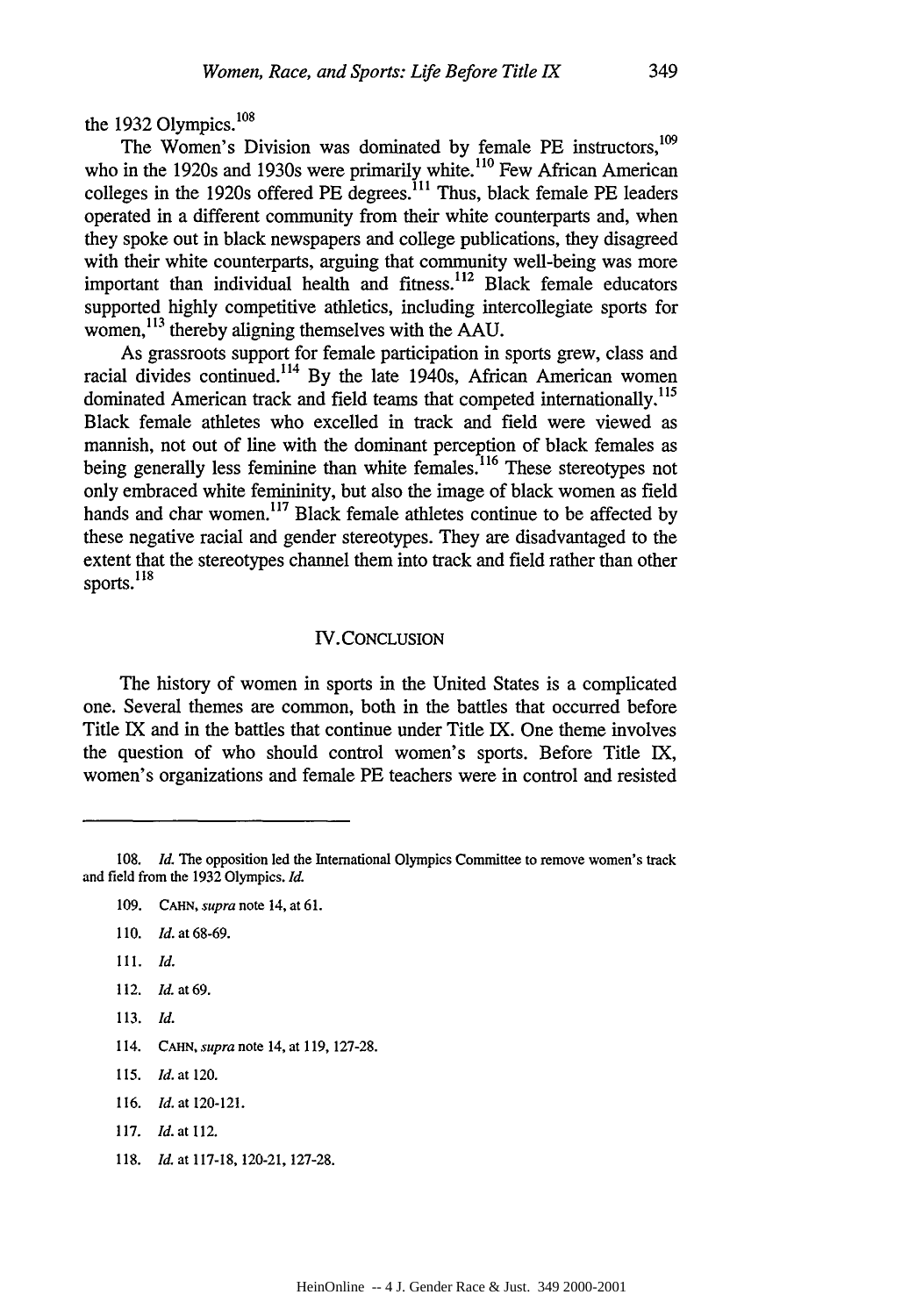350

the sort of competition we see in women's sports today.<sup>119</sup> Those female educators who resisted competition did so because they embraced a particular philosophy about women athletes in educational programs such as high school and college. That philosophy was a woman-centered one, concerned about the well-being of women athletes. To the extent this philosophy led to policies based on the presumed physical inferiority of women, the policies are subject to attack. Some of the policies, however, were based on concerns that remain issues today. For example, although a rule that allows only intramural competition among girls' and women's teams may seem like a silly way to protect women athletes today, the concern about commercial exploitation continues. Where to draw the line between good and bad competition and where to draw the line between competition and commercial exploitation are important questions for college athletics programs generally. One can only hope that female college athletes will participate in this line-drawing, taking the best interests of all athletes. but particularly the interests of women, to heart. The decline in the number of female collegiate administrators in high-level positions in athletic departments, however, suggests that control over women's collegiate 120 activities is no longer in the hands of women.<sup>120</sup>

The history of women of color in sports in the United States is also complicated.<sup>121</sup> That history is separate from the history of white women in sports, a fact that should not be surprising given our history of racial segregation generally. Because Title IX focuses only on gender equity in sports programs, it may not address the most pressing needs of the black or Latina athlete.<sup>122</sup> Understanding the different racial histories of women in sports is a first step toward enabling us to look at the problem from an intersectional perspective.

## POSTSCRIPT: IOWA

In August of 2000, Christine Grant stepped down from her twentyseven-year post as Director of Women's Athletics at the University of Iowa. After reviewing the recommendations of a presidentially-appointed Ad Hoc Task Force to review the situation, University President Mary Sue Coleman announced that women's and men's intercollegiate athletic programs at the University of Iowa "will be consolidated into one program supervised by Bob Bowlsby, the current men's athletic director.... $^{123}$ 

120. CAHN, *supra* note 14, at **259.**

123. *U! to Consolidate Women's and Men's Athletic Programs,* (Sept. 8, 2000), *at* http:

<sup>119.</sup> *Id.* at 55-56.

<sup>121.</sup> Id.at269.

<sup>122.</sup> For example, a focus on gender alone may ignore the racialization of black female athletes who are often stereotyped as natural runners and jumpers.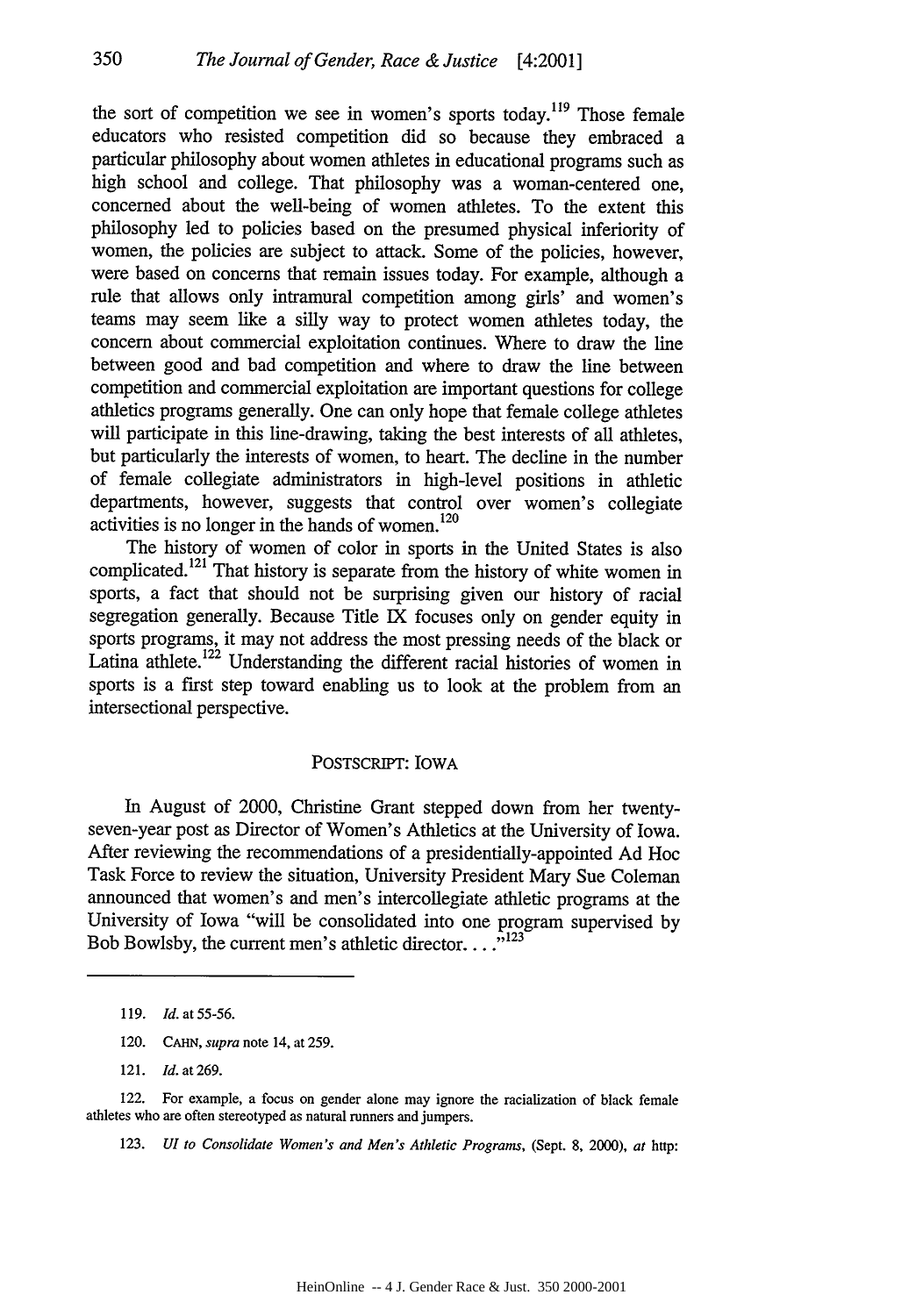<sup>//</sup>www.uiowa.edu/~ournews/2000/september/0908consolidates\_sports.html (While some women's sports fans saw this consolidation as a setback, Dr. Grant publicly supported the decision, citing President Coleman's commitment to gender equity in sport: "We could not have a more supportive president at this critical juncture in our history.").